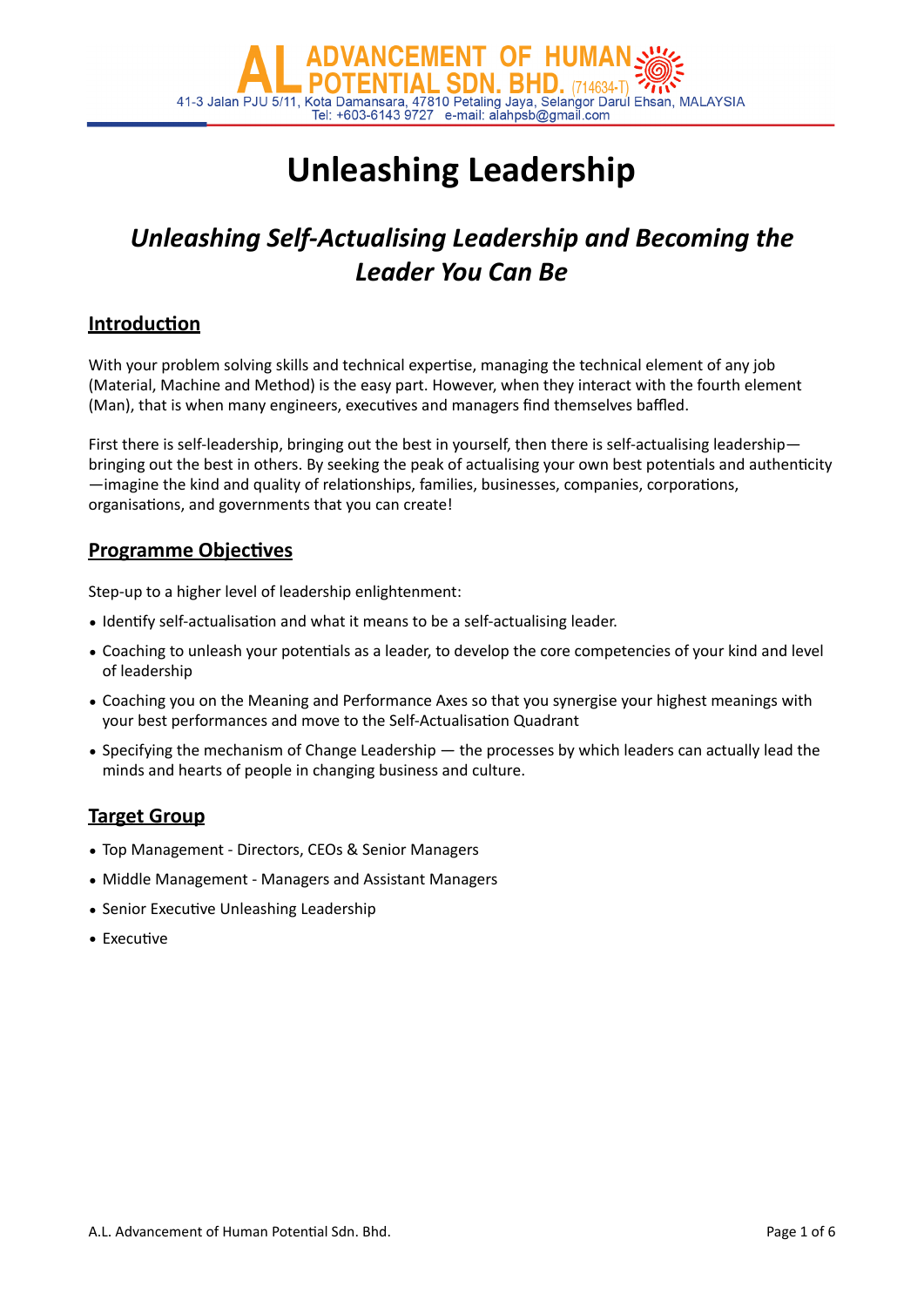### **Programme Content**

### **Day 1 - What is Leadership?**

| <b>Time</b> | <b>Module</b>                                                    |
|-------------|------------------------------------------------------------------|
| 8:30 AM     | <b>Introduction - Unleashing Leadership</b>                      |
|             | • Unleashing Your Leadership as a Self-Actualising Leader.       |
|             | • A Matrix for Leadership                                        |
| 9:45 AM     | <b>Tea Break</b>                                                 |
| 10:15 AM    | <b>World: The Domain of Your Leadership</b>                      |
|             | • What is "Leadership?"                                          |
|             | • Key Variables about Leadership                                 |
|             | • Kinds of Leaders                                               |
|             | • Dimensions of Leadership                                       |
|             | • Levels of Leadership                                           |
| 11:30 AM    | <b>Break</b>                                                     |
| 11:45 AM    | <b>Meanings: Your Leadership Meanings</b>                        |
|             | • The Meaning of Leadership                                      |
|             | • The Meaning you bring as a Leader                              |
|             | • How meaning is created                                         |
|             | • Levels of meaning                                              |
| 1:00 PM     | Lunch                                                            |
| 2:00 PM     | <b>Meanings: Your Leadership Meanings (Continuation)</b>         |
| 3:15 PM     | <b>Break</b>                                                     |
| 3:30 PM     | <b>Intentions: Your Leadership Intentions</b>                    |
|             | • Taking an Intentional Stance                                   |
| 4:45 PM     | <b>Tea Break</b>                                                 |
| 5:15 PM     | <b>Learning Reflections</b>                                      |
|             | • Reflecting on Your Day's Learnings, Discoveries & Competencies |
|             | • Marking & Measuring Your Learnings & New Skills                |
| 6:30 PM     | End of Day 1                                                     |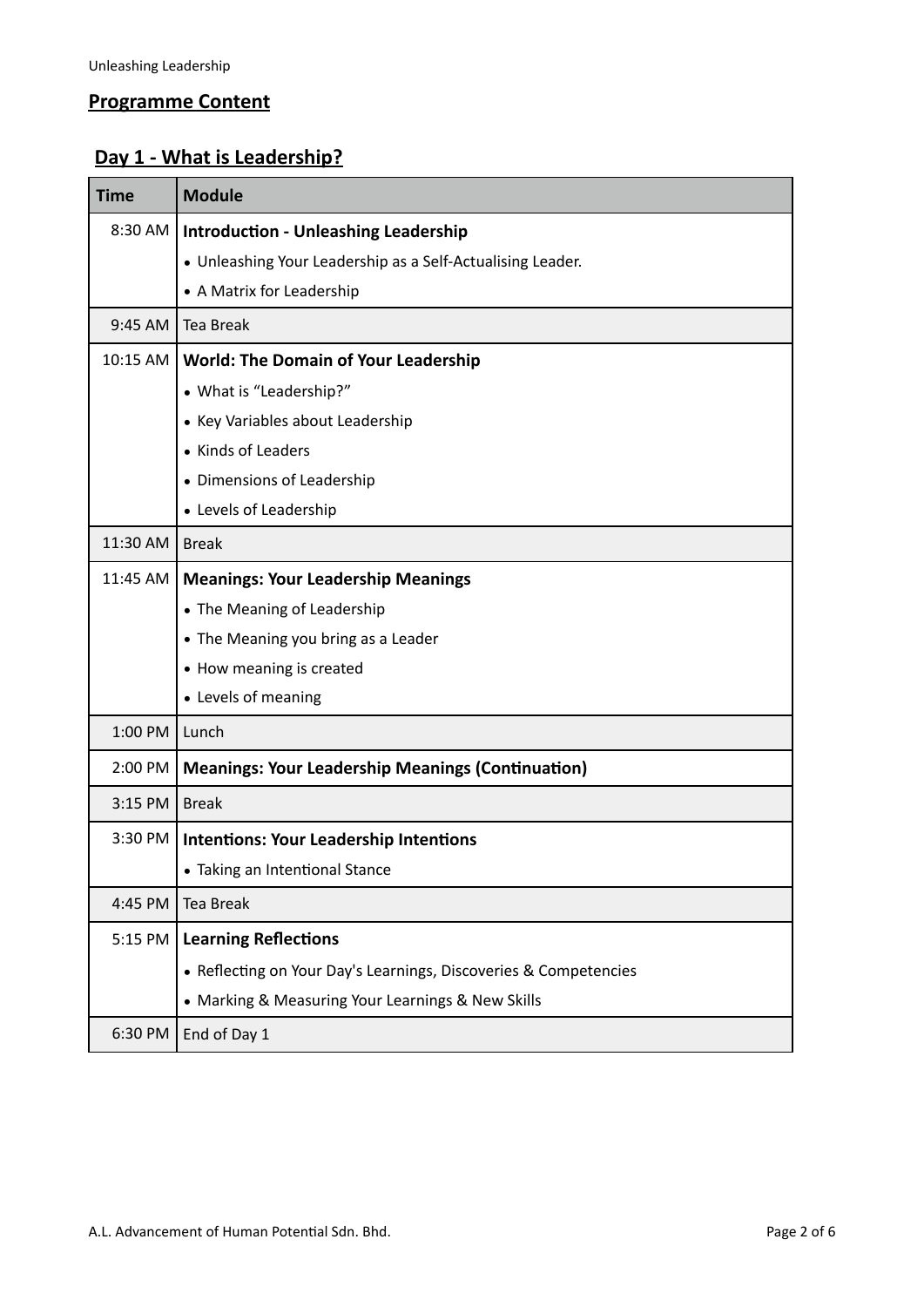### **Day 2 - How Does Leadership Work?**

| <b>Time</b> | <b>Module</b>                                                    |
|-------------|------------------------------------------------------------------|
| 8:30 AM     | <b>States: Your Best Leadership States</b>                       |
|             | • Emotional Resonance Leadership                                 |
|             | • State Management for emotional intelligence                    |
| 9:45 AM     | <b>Tea Break</b>                                                 |
| 10:15 AM    | <b>Powers: Your Leadership Powers</b>                            |
|             | • Core Empowerment: Personal Powers                              |
|             | • Core Competencies of your leadership                           |
|             | • Developing your Leadership                                     |
| 11:30 AM    | <b>Break</b>                                                     |
| 11:45 AM    | <b>Others: Your Relational Skills</b>                            |
|             | • Social and relational skills                                   |
|             | • Leadership as a Team                                           |
| 1:00 PM     | Lunch                                                            |
| 2:00 PM     | Self: Your Leadership Identity                                   |
|             | • Self Leadership                                                |
|             | • Congruent Leadership                                           |
| 3:15 PM     | <b>Break</b>                                                     |
| 3:30 PM     | <b>Time: Timely Leadership</b>                                   |
|             | • Timely leader                                                  |
| 4:45 PM     | <b>Tea Break</b>                                                 |
| 5:15 PM     | <b>Learning Reflections</b>                                      |
|             | • Reflecting on Your Day's Learnings, Discoveries & Competencies |
|             | • Marking & Measuring Your Learnings & New Skills                |
| 6:30 PM     | End of Day 2                                                     |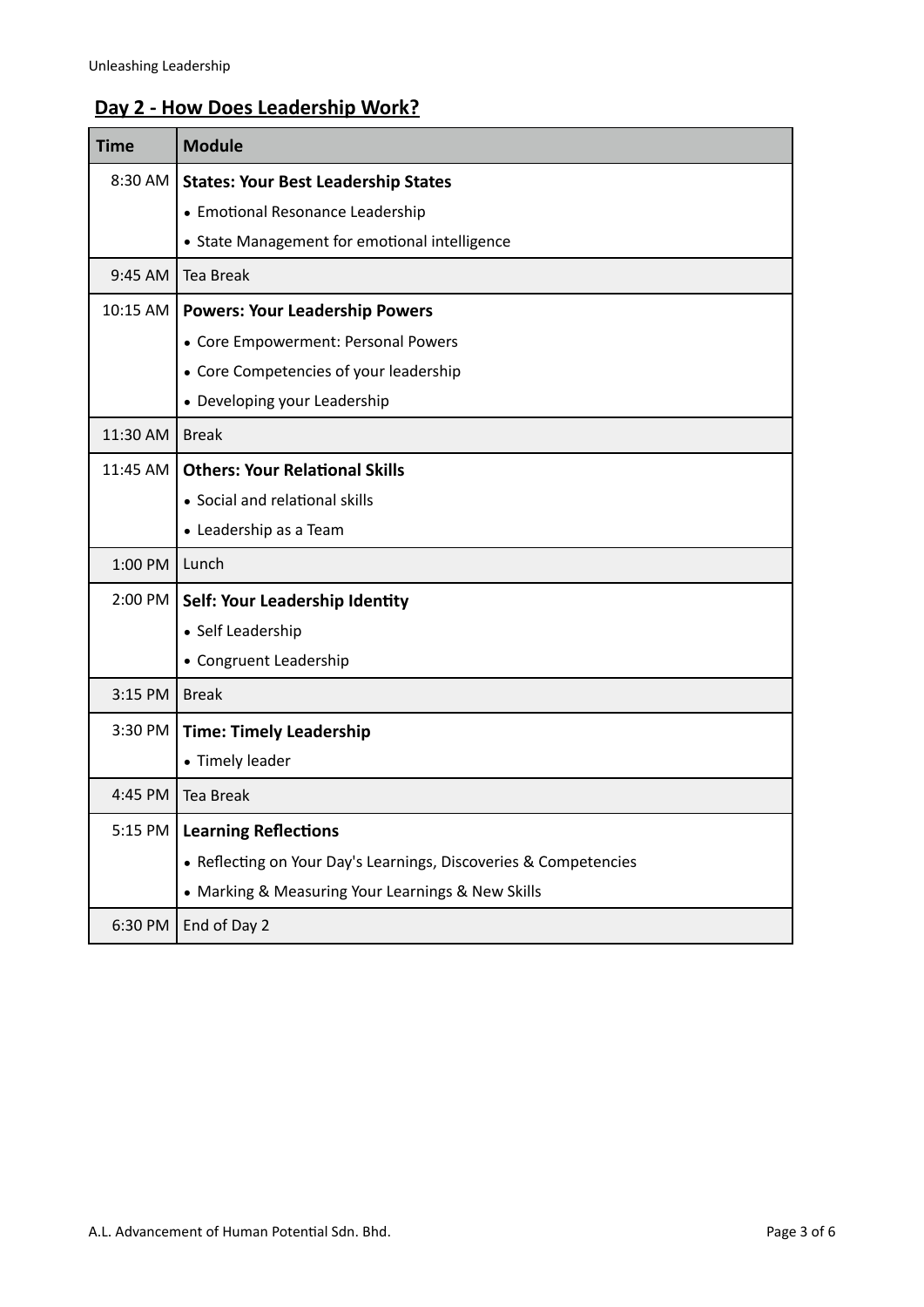### **Day 3 - Leading a Self-Actualising Organisation**

| <b>Time</b> | <b>Module</b>                                                                                                               |
|-------------|-----------------------------------------------------------------------------------------------------------------------------|
| 8:30 AM     | <b>Self-Actualisation</b>                                                                                                   |
|             | • Characteristics                                                                                                           |
|             | • Culture                                                                                                                   |
| 9:45 AM     | <b>Tea Break</b>                                                                                                            |
| 10:15 AM    | <b>Collaborative Leadership</b>                                                                                             |
|             | • Core Competencies of Executive leaders                                                                                    |
|             | • Core Competencies of Managerial leaders                                                                                   |
| 11:30 AM    | <b>Break</b>                                                                                                                |
| 11:45 AM    | The Sign of SA Leadership: Engagement                                                                                       |
|             | • Engagement                                                                                                                |
| 1:00 PM     | Lunch                                                                                                                       |
| 2:00 PM     | Seeking the Peak: The Pyramid as a Business Model                                                                           |
|             | • Business Model                                                                                                            |
| $3:15$ PM   | <b>Break</b>                                                                                                                |
| 3:30 PM     | Leading to the Peak for a Self-Actualising Company                                                                          |
|             | • Self-Actualising Company                                                                                                  |
|             | <b>Personalised Leadership Matrix</b>                                                                                       |
|             | • Creating a Personalised Leadership Matrix                                                                                 |
| $4:45$ PM   | <b>Tea Break</b>                                                                                                            |
| 5:15 PM     | <b>Learning Integration</b>                                                                                                 |
|             | • Review and revise the learning from the programme. Integrate your knowledge,<br>skills and attitudes into your neurology. |
| 6:30 PM     | End of Programme                                                                                                            |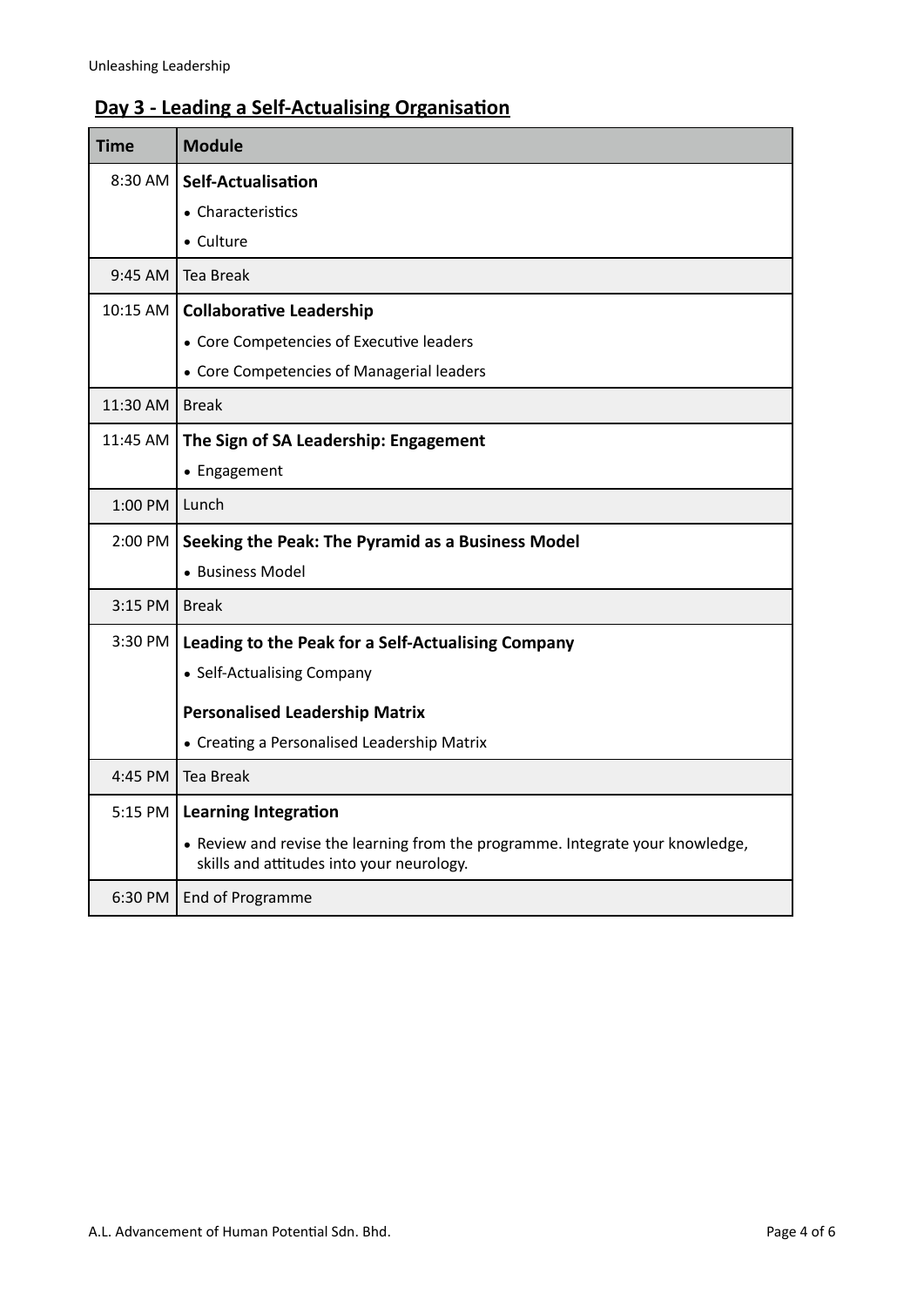### **The Neuro-Semantics Advantage**

One of the many frustrations that people and organisations face is not being able to apply what they have learnt. One of the reasons why this happens is when people do not create strong enough meanings to the knowledge that they have learnt, they are not motivated enough to perform that knowledge into their action or behaviour. Training just becomes a feel-good or necessary activity that does not translate into purposeful behaviour in their lives or organisation.

How would you like if you could immediately turn learning into meaningful productivity? When you synergise meaning with productivity, that is when passion and drive explodes into your life! Thus, the twoprong benefits that Neuro-Semantics training are:

- by going higher and higher up the ladder of meaning, you are developing a more empowering matrix about the learning that drives the energy up for peak performance.
- by consciously using the process repeatedly throughout the training, you are building skills of leadership for real-life situations.

In so doing, you will be able to translate meaning into performance; that is when you actualise excellence.

### **Certification**

After successful completion of the programme, you will receive the "Unleashing Leadership" Certificate. Certification is by the International Society of Neuro-Semantics®.